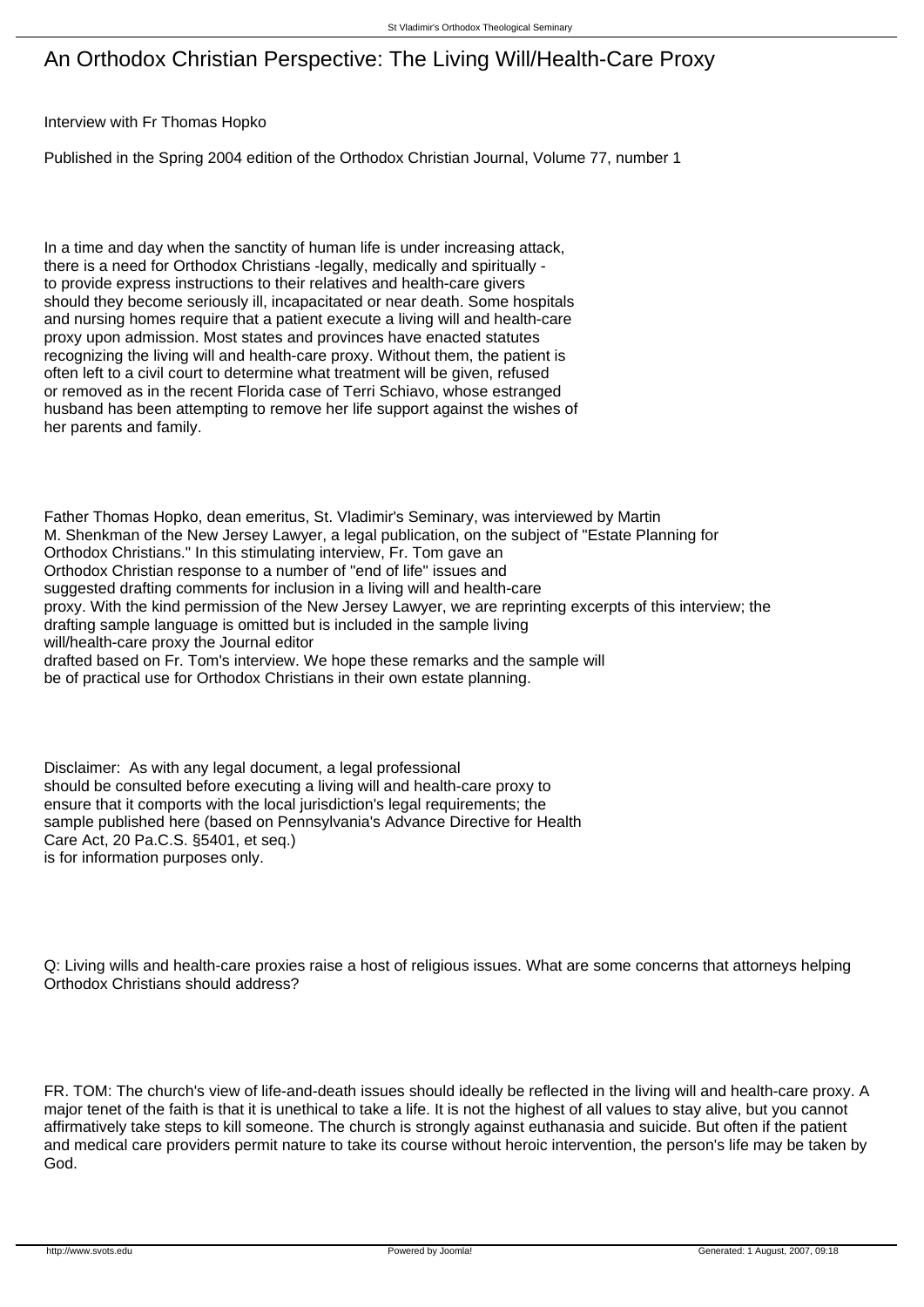So it is a narrow path. Taking a life is inappropriate; on the other hand, using heroic medical measures to keep a body biologically functioning would not be appropriate either. Mere biological existence is not considered a value. It is not a sin to allow someone to die peacefully and with dignity. We see death as an evil to be transformed into a victory by faith in God. The difficulty is discussing these issues in abstraction; they must be addressed on a case-by-case basis.

Drafting comment: Practioners should incorporate into the recital clause of the client's living will language affirming the client's affiliation with the [Orthodox Church] and these basic values. This is especially important because it has become so common in today' s society for family members to intermarry and/or adopt different faiths, that a client's religious beliefs should not be left unstated "because the family knows." They often don't!

Q: What about provisions concerning administration of pain relief?

FR. TOM: We affirm meaning to the act of suffering. It can be an experience providing purification, redemption and salvation. However, we do not encourage suffering - steps can and should be taken to alleviate suffering. Our religion teaches us to alleviate suffering, but one cannot alleviate suffering by taking a life.

Q: What about consciousness? What about traditions near death?

FR. TOM: Much of the decision has to do with lucidity. Orthodox Christians should make provisions in advance by specifying their wishes in a living will and telling their family. A living will should state your client' s wish to have a priest present before death since there are many profound and moving prayers and observances for such a time. These traditions can bring great comfort to the patient and loved ones.

The entire process of dying is sanctified by a series of prayer services and sacraments. It is important that the patient be lucid and free to confess his sins and to receive Holy Communion. The need for consciousness to participate in these sacraments should be considered when administering pain medication. There also is the rite of anointing a person with holy oil for healing of soul and body. Selected prayers are read throughout the process; as suffering increases, as the patient nears death and immediately upon death.

For example, when the patient is in great pain and approaching death, the priest may also say the Prayer of Separation of Soul and Body, asking God to take the life of the person and help him die in peace. Faithful members of the family are encouraged to be present during these prayers. The desire to have a priest present to say these prayers and administer the sacraments should be communicated in your client's living will. If the family is not present and the living will does not inform the medical care providers, the spiritual needs and wishes of the patient could be overlooked without this provision. And if the children or other family members do not have the same religious beliefs, they may not know of these rites and traditions, or that the patient was faithful.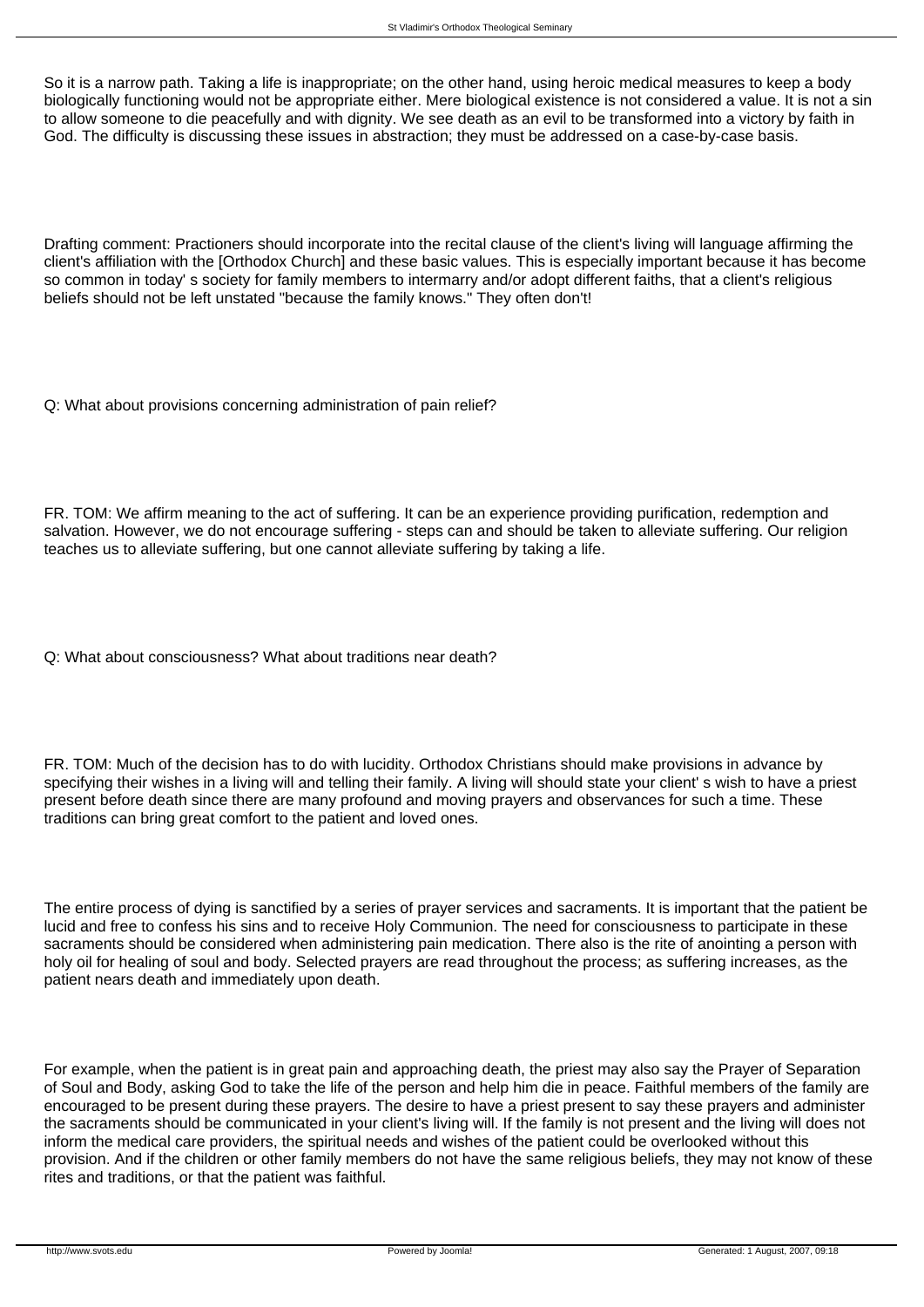Drafting comment: A provision governing pain relief included in many living wills should be modified to reflect these important near-death wishes.

Q: It seems essential that a priest be called to administer these rites and address the decisions.

FR. TOM: It's quite essential since many of the issues to be decided are gray. Also, the traditions are rich and require time.

Drafting comment: Consider designating a particular priest or church to be contacted and providing contact numbers in the living will.

Q: What about organ donations?

FR. TOM: We have no theological problems with organ donations so long as those involved are not trafficking in payments for organs or taking a life to obtain the organ. There is generally no problem from a religious perspective. Many pastors in fact are encouraging organ donations out of compassion for those in need.

Q: One of the issues many religions have been grappling with is the definition of death. If you cannot take a life to harvest an organ, the definition of death is vital because removing an organ too early could be the cause of death.

FR. TOM: Generally, if the patient would die if the life support were removed, although it is a gray area from a religious perspective, it is unlikely to be an ethical problem to harvest organs at that time. Our ethical experts would probably use the modern medical test of cessation of brain activity as a definition of death.

Q: What about informing the patient [about his medical condition]?

FR. TOM: It is critical that the patient have complete information as to his or her condition, otherwise the patient will